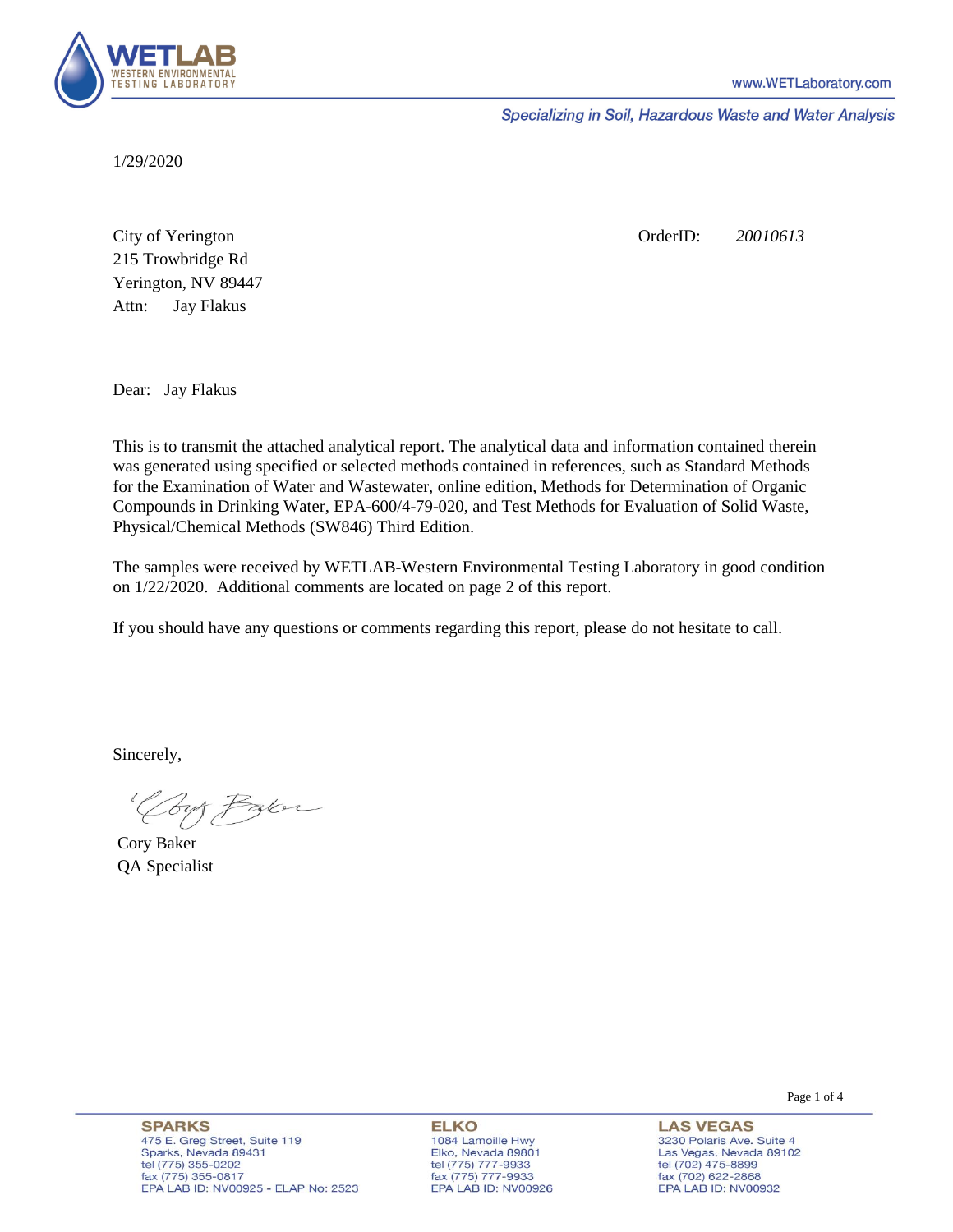## *City of Yerington - 20010613*

## **Specific Report Comments**

None

| <b>Report Legend</b> |    |                                                                                                                                                                                                                              |
|----------------------|----|------------------------------------------------------------------------------------------------------------------------------------------------------------------------------------------------------------------------------|
| B                    |    | -- Blank contamination; Analyte detected above the method reporting limit in an associated blank                                                                                                                             |
| D                    | ۰. | Due to the sample matrix dilution was required in order to properly detect and report the analyte. The reporting limit has<br>been adjusted accordingly.                                                                     |
| <b>HT</b>            |    | Sample analyzed beyond the accepted holding time                                                                                                                                                                             |
| J                    | -- | The reported value is between the laboratory method detection limit and the laboratory practical quantitation limit. The<br>reported result should be considered an estimate.                                                |
| K                    |    | The TPH Diesel Concentration reported here likely includes some heavier TPH Oil hydrocarbons reported in the TPH<br>Diesel range as per EPA 8015.                                                                            |
| L                    |    | The TPH Oil Concentration reported here likely includes some lighter TPH Diesel hydrocarbons reported in the TPH Oil<br>range as per EPA 8015.                                                                               |
| M                    |    | -- The matrix spike/matrix spike duplicate (MS/MSD) values for the analysis of this parameter were outside acceptance<br>criteria due to probable matrix interference. The reported result should be considered an estimate. |
| N                    | ۰. | There was insufficient sample available to perform a spike and/or duplicate on this analytical batch.                                                                                                                        |
| NC.                  |    | Not calculated due to matrix interference                                                                                                                                                                                    |
| QD                   | ۰. | The sample duplicate or matrix spike duplicate analysis demonstrated sample imprecision. The reported result should be<br>considered an estimate.                                                                            |
| QL                   |    | The result for the laboratory control sample (LCS) was outside WETLAB acceptance criteria and reanalysis was not<br>possible. The reported data should be considered an estimate.                                            |
| S                    |    | Surrogate recovery was outside of laboratory acceptance limits due to matrix interference. The associated blank and LCS<br>surrogate recovery was within acceptance limits                                                   |
| SC.                  |    | Spike recovery not calculated. Sample concentration $>4X$ the spike amount; therefore, the spike could not be adequately<br>recovered                                                                                        |
| U                    | ۰. | The analyte was analyzed for, but was not detected above the level of the reported sample reporting/quantitation limit. The<br>reported result should be considered an estimate.                                             |
| Conoral Lah Commonte |    |                                                                                                                                                                                                                              |

**General Lab Comments**

Per method recommendation (section 4.4), Samples analyzed by methods EPA 300.0 and EPA 300.1 have been filtered prior to analysis.

The following is an interpretation of the results from EPA method 9223B:

A result of zero (0) indicates absence for both coliform and Escherichia coli meaning the water meets the microbiological requirements of the U.S. EPA Safe Drinking Water Act (SDWA). A result of one (1) for either test indicates presence and the water does not meet the SDWA requirements. Waters with positive tests should be disinfected by a certified water treatment operator and retested.

Per federal regulation the holding time for the following parameters in aqueous/water samples is 15 minutes: Residual Chlorine, pH, Dissolved Oxygen, Sulfite.

**LAS VEGAS** 3230 Polaris Ave. Suite 4 Las Vegas, Nevada 89102 tel (702) 475-8899 fax (702) 47 3-8899<br>fax (702) 622-2868<br>EPA LAB ID: NV00932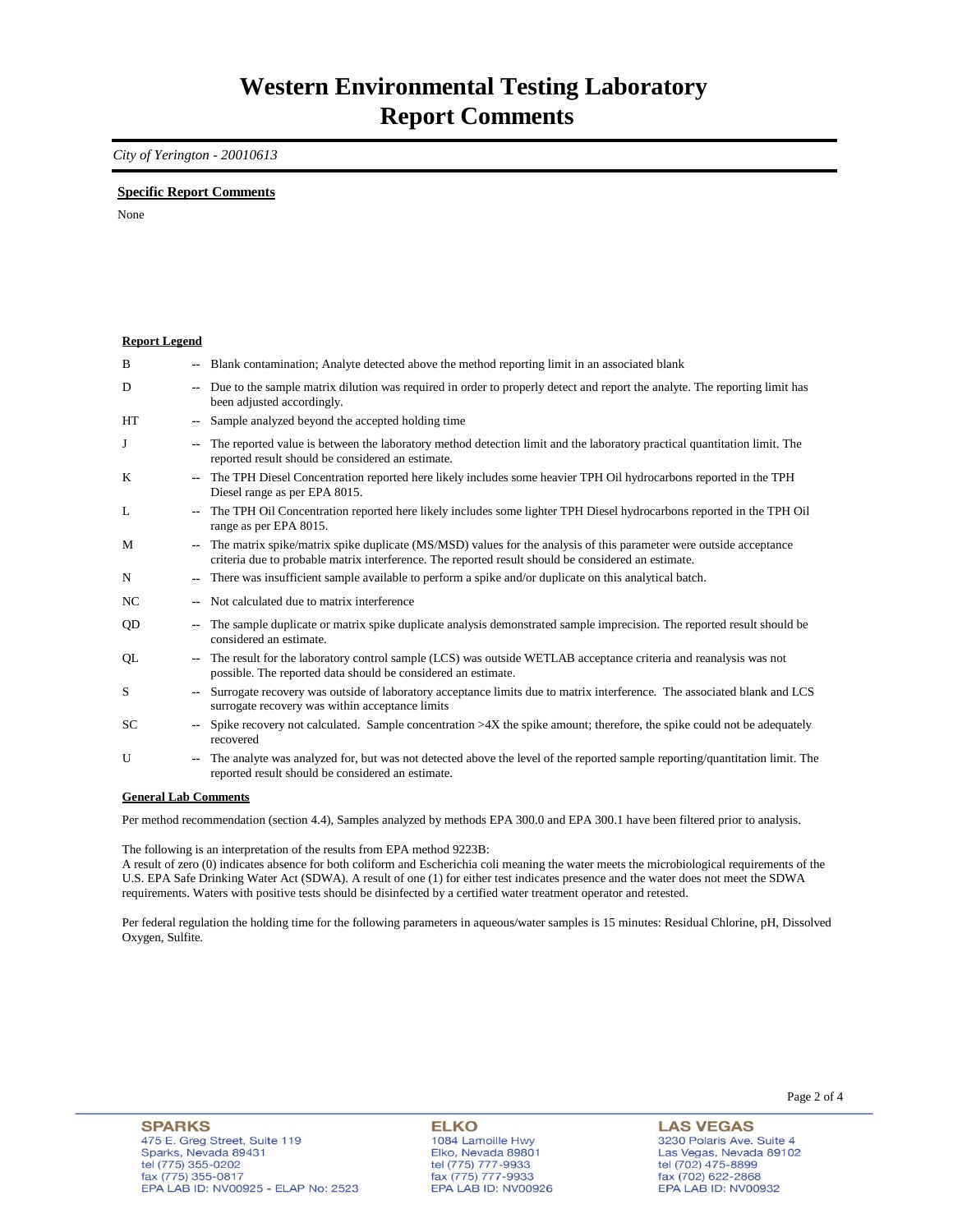## **Western Environmental Testing Laboratory Analytical Report**

| <b>City of Yerington</b>        |                                           |                |              |    |    | <b>Date Printed:</b>                      |               | 1/29/2020       |         |
|---------------------------------|-------------------------------------------|----------------|--------------|----|----|-------------------------------------------|---------------|-----------------|---------|
| 215 Trowbridge Rd               |                                           |                |              |    |    | OrderID:                                  |               | 20010613        |         |
| Yerington, NV 89447             |                                           |                |              |    |    |                                           |               |                 |         |
| <b>Attn:</b> Jay Flakus         |                                           |                |              |    |    |                                           |               |                 |         |
| <b>Phone:</b> (775) 302-1155    | NoFax<br>Fax:                             |                |              |    |    |                                           |               |                 |         |
| <b>PO\Project:</b>              | OPEN / City of Yerington $N V/LY$ -0255-C |                |              |    |    |                                           |               |                 |         |
| <b>Customer Sample ID:</b>      | 422 Silver Star Ct                        |                |              |    |    | <b>Collect Date/Time:</b> 1/22/2020 10:20 |               |                 |         |
| <b>WETLAB Sample ID:</b>        | 20010613-001                              |                |              |    |    | <b>Receive Date:</b> 1/22/2020 12:40      |               |                 |         |
| Analyte                         | <b>Method</b>                             | <b>Results</b> | <b>Units</b> | DF | RL | <b>Analyzed</b>                           | <b>DW MCL</b> | Pass/Fail LabID |         |
| <b>Microbiological Analyses</b> |                                           |                |              |    |    |                                           |               |                 |         |
| <b>Total Coliform</b>           | SM 9223B (IDEX 0                          |                | $/100$ mL    | 1  |    | 1/22/2020                                 | $0/100$ mL    | Pass            | NV00925 |
| Escherichia Coli                | SM 9223B (IDEX 0                          |                | $/100$ mL    | 1  |    | 1/22/2020                                 | $0/100$ mL    | Pass            | NV00925 |
| <b>Customer Sample ID:</b>      | 102 S. Main St                            |                |              |    |    | <b>Collect Date/Time:</b> 1/22/2020 10:35 |               |                 |         |
| <b>WETLAB Sample ID:</b>        | 20010613-002                              |                |              |    |    | <b>Receive Date:</b> 1/22/2020 12:40      |               |                 |         |
| Analyte                         | <b>Method</b>                             | <b>Results</b> | <b>Units</b> | DF | RL | Analyzed                                  | <b>DW MCL</b> | Pass/Fail LabID |         |
| <b>Microbiological Analyses</b> |                                           |                |              |    |    |                                           |               |                 |         |
| <b>Total Coliform</b>           | SM 9223B (IDEX 0                          |                | $/100$ mL    | 1  |    | 1/22/2020                                 | $0/100$ mL    | Pass            | NV00925 |
| Escherichia Coli                | SM 9223B (IDEX 0                          |                | $/100$ mL    | 1  |    | 1/22/2020                                 | $0/100$ mL    | Pass            | NV00925 |
| <b>Customer Sample ID:</b>      | 35 Whiteface Ln                           |                |              |    |    | <b>Collect Date/Time:</b> 1/22/2020 10:10 |               |                 |         |
| <b>WETLAB Sample ID:</b>        | 20010613-003                              |                |              |    |    | <b>Receive Date:</b> 1/22/2020 12:40      |               |                 |         |
| Analyte                         | Method                                    | <b>Results</b> | <b>Units</b> | DF | RL | Analyzed                                  | <b>DW MCL</b> | Pass/Fail LabID |         |
| <b>Microbiological Analyses</b> |                                           |                |              |    |    |                                           |               |                 |         |
| <b>Total Coliform</b>           | SM 9223B (IDEX 0                          |                | $/100$ mL    | -1 |    | 1/22/2020                                 | $0/100$ mL    | Pass            | NV00925 |
| Escherichia Coli                | SM 9223B (IDEX 0                          |                | $/100$ mL    | 1  |    | 1/22/2020                                 | $0/100$ mL    | Pass            | NV00925 |

*DF=Dilution Factor, RL = Reporting Limit (minimum 3X the MDL), ND = Not Detected <RL or <MDL (if listed)* Page 3 of 4

**SPARKS** 475 E. Greg Street, Suite 119 Sparks, Nevada 89431<br>tel (775) 355-0202<br>fax (775) 355-0817 EPA LAB ID: NV00925 - ELAP No: 2523

**ELKO** 1084 Lamoille Hwy Polyton, Nevada 89801<br>tel (775) 777-9933<br>fax (775) 777-9933<br>EPA LAB ID: NV00926

**LAS VEGAS** 3230 Polaris Ave. Suite 4 Las Vegas, Nevada 89102<br>tel (702) 475-8899<br>fax (702) 622-2868<br>EPA LAB ID: NV00932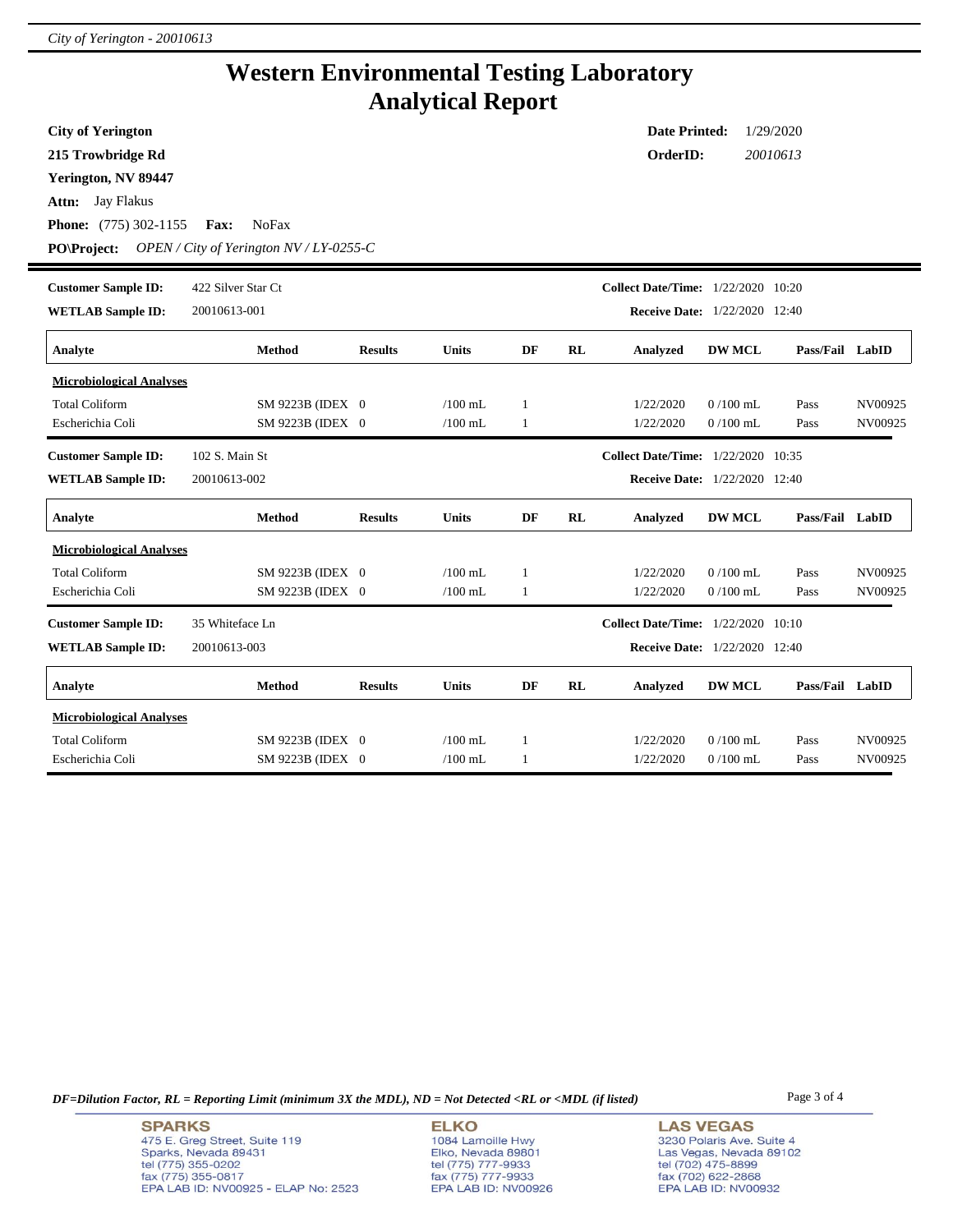## **Western Environmental Testing Laboratory QC Report**

| <b>OCBatchID</b> | <b>OCTvpe</b> | <b>Parameter</b> | Method        | <b>Result</b> | Actual | $%$ Rec | <b>Units</b> |
|------------------|---------------|------------------|---------------|---------------|--------|---------|--------------|
| QC20010872       | Blank 1       | Total Coliform   | SM 9223B (ID) |               |        |         | $'100$ mL    |
|                  |               | Escherichia Coli | SM 9223B (ID) |               |        |         | $'100$ mL    |

*DF=Dilution Factor, RL = Reporting Limit (minimum 3X the MDL), ND = Not Detected <RL or <MDL (if listed)* Page 4 of 4

**SPARKS** 475 E. Greg Street, Suite 119 Sparks, Nevada 89431<br>tel (775) 355-0202<br>fax (775) 355-0817 EPA LAB ID: NV00925 - ELAP No: 2523

**ELKO** 1084 Lamoille Hwy Polyton, Nevada 89801<br>tel (775) 777-9933<br>fax (775) 777-9933<br>EPA LAB ID: NV00926

**LAS VEGAS** 3230 Polaris Ave. Suite 4 Las Vegas, Nevada 89102<br>tel (702) 475-8899<br>fax (702) 622-2868<br>EPA LAB ID: NV00932